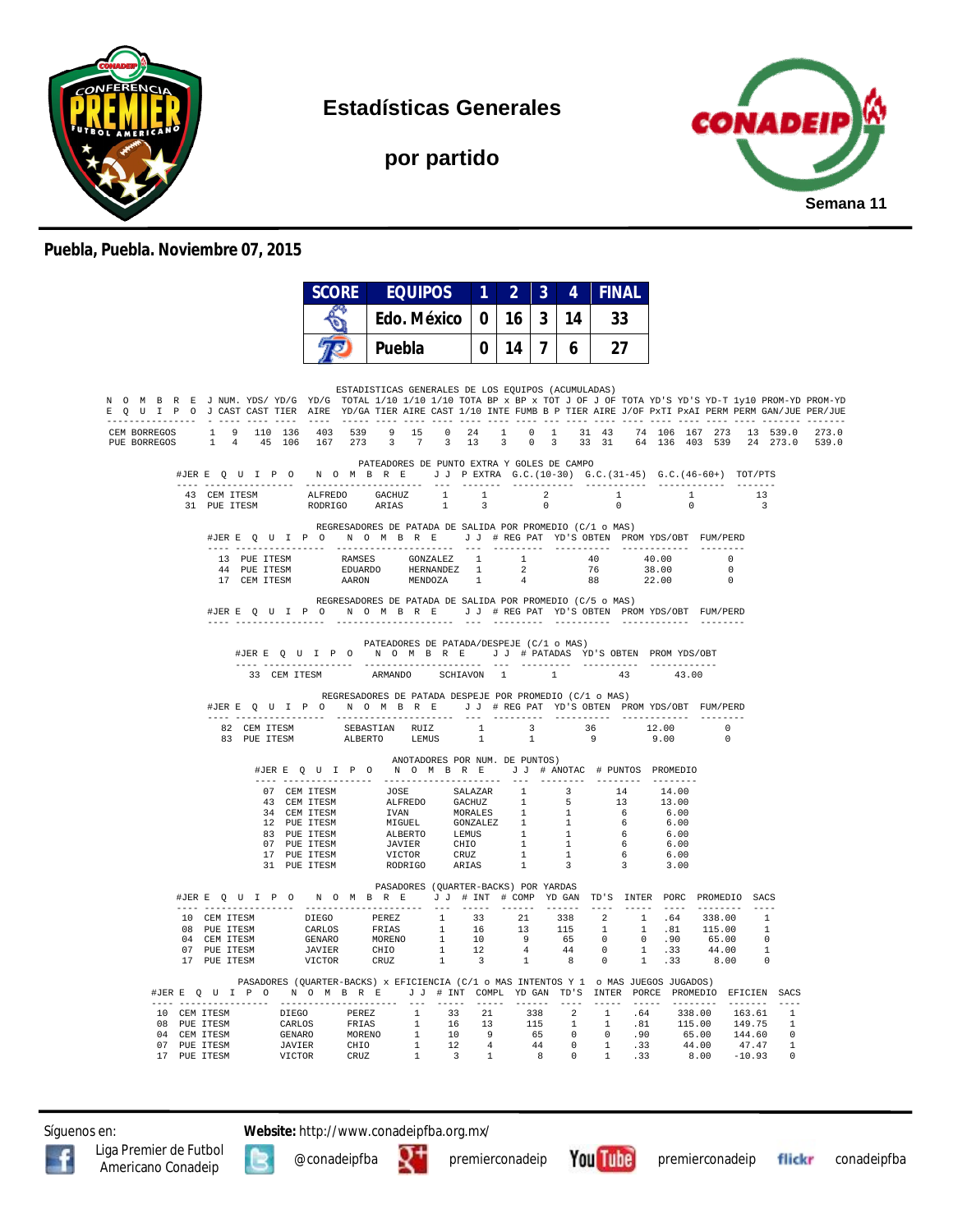







|  |                              |              |               |              | RECEPTORES POR NUM DE RECEPCIONES                                                                                                                                                                                                         |                  |    |                                            |                                     |                          |                                                                                                 |                          |               |
|--|------------------------------|--------------|---------------|--------------|-------------------------------------------------------------------------------------------------------------------------------------------------------------------------------------------------------------------------------------------|------------------|----|--------------------------------------------|-------------------------------------|--------------------------|-------------------------------------------------------------------------------------------------|--------------------------|---------------|
|  |                              |              |               |              | #JERE QUIPONOMBRE JJ #RECEPYD'S 1 y 10 TD'S PROMEDIO FUMBLES                                                                                                                                                                              |                  |    |                                            |                                     |                          |                                                                                                 |                          |               |
|  |                              |              |               |              |                                                                                                                                                                                                                                           |                  |    |                                            |                                     |                          |                                                                                                 |                          |               |
|  | 07 CEM ITESM                 |              |               |              |                                                                                                                                                                                                                                           |                  |    | 194                                        | $\frac{5}{4}$                       | $\overline{\phantom{a}}$ | 19.40                                                                                           | $\overline{\phantom{0}}$ |               |
|  |                              | 16 CEM ITESM |               |              |                                                                                                                                                                                                                                           |                  |    | 86                                         |                                     | $\overline{\phantom{0}}$ | 12.29                                                                                           | $\overline{\phantom{0}}$ |               |
|  |                              | 17 CEM ITESM |               |              |                                                                                                                                                                                                                                           |                  |    | 69                                         | $\overline{\mathbf{3}}$             | $\sim$ 0                 | 11.50                                                                                           | - 0                      |               |
|  |                              | 83 PUE ITESM |               |              |                                                                                                                                                                                                                                           |                  |    | 66                                         | $\overline{\mathbf{3}}$             | $\mathbf{1}$             | 13.20                                                                                           | $\overline{\phantom{0}}$ |               |
|  |                              | 02 PUE ITESM |               |              |                                                                                                                                                                                                                                           |                  |    | 44                                         | $\overline{\mathbf{3}}$             | $\overline{0}$           | 11.00                                                                                           | $\overline{\phantom{0}}$ |               |
|  |                              | 18 CEM ITESM |               |              |                                                                                                                                                                                                                                           |                  |    | 35                                         | $\overline{\mathbf{2}}$             | $\overline{0}$           | 11.67                                                                                           | $\overline{\phantom{0}}$ |               |
|  |                              | 28 PUE ITESM |               |              |                                                                                                                                                                                                                                           |                  |    | 26                                         | 1                                   | $\overline{\phantom{0}}$ | 8.67                                                                                            | $\overline{\phantom{0}}$ |               |
|  |                              | 80 PUE ITESM |               |              |                                                                                                                                                                                                                                           |                  |    |                                            |                                     |                          | 20.00                                                                                           | $\overline{\phantom{0}}$ |               |
|  |                              | 44 CEM ITESM |               |              | ANTONIO BORREGO 1 1 20 0 0<br>JULIO GONZALEZ 1 2 17 1 0<br>RAMSES GONZALEZ 1 2 7 0 0<br>RODRIGO ARIAS 1 2 6 0 0<br>KELVIN SALGADO 1 2 2 0 0                                                                                               |                  |    |                                            |                                     |                          | 8.50                                                                                            | $\overline{\phantom{0}}$ |               |
|  |                              | 13 PUE ITESM |               |              |                                                                                                                                                                                                                                           |                  |    |                                            |                                     | $\overline{\phantom{0}}$ | 3.50                                                                                            | $\overline{\phantom{0}}$ |               |
|  |                              | 31 PUE ITESM |               |              |                                                                                                                                                                                                                                           |                  |    |                                            |                                     | $\overline{0}$           | 3.00                                                                                            | $\overline{\phantom{0}}$ |               |
|  |                              | 14 CEM ITESM |               |              |                                                                                                                                                                                                                                           |                  |    |                                            |                                     |                          | 1.00                                                                                            | $\overline{\phantom{0}}$ |               |
|  |                              |              |               |              |                                                                                                                                                                                                                                           |                  |    |                                            |                                     |                          |                                                                                                 |                          |               |
|  |                              |              |               |              | CORREDORES DE BALON (POR YARDAS)                                                                                                                                                                                                          |                  |    |                                            |                                     |                          |                                                                                                 |                          |               |
|  |                              |              |               |              | #JERE QUIPO NOMBRE JJ # ACARR YDOBTEN 1 y 10 LOG TDOBT PROMYDS FUMBLES                                                                                                                                                                    |                  |    |                                            |                                     |                          |                                                                                                 |                          |               |
|  |                              |              |               |              |                                                                                                                                                                                                                                           |                  |    |                                            |                                     |                          |                                                                                                 |                          |               |
|  |                              |              |               |              |                                                                                                                                                                                                                                           |                  |    | $\frac{63}{45}$                            | $\overline{\phantom{a}}$ 2 1        |                          |                                                                                                 | 7.88                     | $\Omega$      |
|  |                              |              |               |              |                                                                                                                                                                                                                                           |                  |    |                                            | 1                                   |                          | $\overline{\phantom{0}}$                                                                        | 7.50                     | $\mathbf{1}$  |
|  |                              |              |               |              |                                                                                                                                                                                                                                           |                  |    | $\frac{34}{26}$                            | $\overline{2}$                      |                          | $\mathbf{1}$                                                                                    | 3.78                     | 0             |
|  |                              |              |               |              |                                                                                                                                                                                                                                           |                  |    |                                            | $\overline{2}$                      |                          | $\overline{0}$                                                                                  | $3.25$<br>$2.00$         | 0             |
|  |                              |              |               |              |                                                                                                                                                                                                                                           |                  |    |                                            | 1                                   |                          | $\overline{\phantom{0}}$                                                                        |                          | 0             |
|  |                              |              |               |              |                                                                                                                                                                                                                                           |                  |    | $\begin{array}{c} 23 \\ 10 \end{array}$    | $\overline{2}$                      |                          | $\overline{0}$                                                                                  | 5.75                     | 0             |
|  |                              |              |               |              |                                                                                                                                                                                                                                           |                  |    |                                            | $\overline{0}$                      |                          | $\overline{0}$                                                                                  | 1.67                     | 1             |
|  |                              |              |               |              |                                                                                                                                                                                                                                           |                  |    | 8                                          |                                     |                          |                                                                                                 |                          | 0             |
|  |                              |              |               |              |                                                                                                                                                                                                                                           |                  |    |                                            |                                     |                          |                                                                                                 |                          | 0             |
|  |                              |              |               |              |                                                                                                                                                                                                                                           |                  |    | $\begin{array}{c} 5 \\ 4 \\ 3 \end{array}$ |                                     |                          | $\begin{array}{cccc} 0 & 0 & 1 & 1.67 \ 2 & 0 & 2.50 \ 0 & 0 & 2.00 \ 0 & 2 & 3.00 \end{array}$ |                          | 0<br>$\Omega$ |
|  |                              |              |               |              | 17 PUE ITESM VICTOR CRUZ 1 8<br>10 CEM ITESM VICTOR CRUZ 1 8<br>34 CEM ITESM IVAN MORALES 1 9<br>35 CEM ITESM IVAN MORALES 1 9<br>28 PUE ITESM INAQUI MARRON 1 8<br>28 PUE ITESM RAYMUNDO MARTINEZ 1 4<br>44 PUE ITESM EDUARDO HERNADEZ 1 |                  |    |                                            |                                     |                          |                                                                                                 |                          |               |
|  |                              |              |               |              | INTERCEPTORES DE PASES (POR # DE PASES INTECEPTADOS)                                                                                                                                                                                      |                  |    |                                            |                                     |                          |                                                                                                 |                          |               |
|  |                              |              |               |              | #JERE QUIPONOMBRE JJ # INT YD'S PROM                                                                                                                                                                                                      |                  |    |                                            |                                     |                          |                                                                                                 |                          |               |
|  |                              |              |               |              |                                                                                                                                                                                                                                           |                  |    |                                            |                                     | $-- - -$                 |                                                                                                 |                          |               |
|  |                              |              |               |              |                                                                                                                                                                                                                                           |                  |    |                                            |                                     |                          |                                                                                                 |                          |               |
|  |                              |              |               |              | $\begin{tabular}{lcccccc} 25 & CEM ITESM & & & & & \text{PABLO} & & & \text{OJEDA} & & 1 & & 1 & & 23 & 1.00 \\ 31 & CEM ITESM & & & & & & \text{CRISTOPHER HEREDIA} & & 1 & & 1 & & 0 & 1.00 \\ \end{tabular}$                           |                  |    |                                            |                                     |                          |                                                                                                 |                          |               |
|  |                              |              |               | 08 CEM ITESM |                                                                                                                                                                                                                                           |                  |    | 1                                          |                                     | $0 \quad 1.00$           |                                                                                                 |                          |               |
|  |                              |              |               | 01 PUE ITESM | RAUL VARGAS 1 1 0 1.00<br>JOAQUIN CA¥EDO 1 1 0 1.00                                                                                                                                                                                       |                  |    |                                            |                                     |                          |                                                                                                 |                          |               |
|  |                              |              |               |              |                                                                                                                                                                                                                                           |                  |    |                                            |                                     |                          |                                                                                                 |                          |               |
|  |                              |              |               |              | TACLEADORES (POR # DE TACLEADAS)                                                                                                                                                                                                          |                  |    |                                            |                                     |                          |                                                                                                 |                          |               |
|  |                              |              |               |              | #JERE QUIPO NOMBRE JJ # TACL # ATRA PROMFUM/RECU                                                                                                                                                                                          |                  |    |                                            |                                     |                          |                                                                                                 |                          |               |
|  |                              |              |               |              |                                                                                                                                                                                                                                           |                  |    |                                            |                                     |                          | --------------                                                                                  |                          |               |
|  |                              |              |               |              |                                                                                                                                                                                                                                           |                  |    |                                            |                                     |                          |                                                                                                 |                          |               |
|  |                              |              |               |              |                                                                                                                                                                                                                                           |                  |    |                                            |                                     |                          |                                                                                                 |                          |               |
|  |                              |              |               |              |                                                                                                                                                                                                                                           |                  |    |                                            |                                     |                          |                                                                                                 |                          |               |
|  |                              |              |               |              |                                                                                                                                                                                                                                           |                  |    |                                            |                                     |                          |                                                                                                 |                          |               |
|  |                              |              |               |              |                                                                                                                                                                                                                                           |                  |    |                                            |                                     |                          |                                                                                                 |                          |               |
|  |                              |              |               |              |                                                                                                                                                                                                                                           |                  |    |                                            |                                     |                          |                                                                                                 |                          |               |
|  |                              |              |               |              |                                                                                                                                                                                                                                           |                  |    |                                            |                                     |                          |                                                                                                 |                          |               |
|  |                              |              |               |              |                                                                                                                                                                                                                                           |                  |    |                                            |                                     |                          |                                                                                                 |                          |               |
|  |                              |              |               |              |                                                                                                                                                                                                                                           |                  |    |                                            |                                     |                          |                                                                                                 |                          |               |
|  |                              |              |               |              |                                                                                                                                                                                                                                           |                  |    |                                            |                                     |                          |                                                                                                 |                          |               |
|  |                              |              |               |              |                                                                                                                                                                                                                                           |                  |    |                                            |                                     |                          |                                                                                                 |                          |               |
|  |                              |              |               |              |                                                                                                                                                                                                                                           |                  |    |                                            |                                     |                          |                                                                                                 |                          |               |
|  |                              |              |               |              |                                                                                                                                                                                                                                           |                  |    |                                            |                                     |                          |                                                                                                 |                          |               |
|  |                              |              |               |              |                                                                                                                                                                                                                                           |                  |    |                                            |                                     |                          |                                                                                                 |                          |               |
|  |                              |              |               |              |                                                                                                                                                                                                                                           |                  |    |                                            |                                     |                          |                                                                                                 |                          |               |
|  |                              |              |               |              |                                                                                                                                                                                                                                           |                  |    |                                            |                                     |                          |                                                                                                 |                          |               |
|  |                              |              |               |              |                                                                                                                                                                                                                                           |                  |    |                                            |                                     |                          |                                                                                                 |                          |               |
|  |                              |              |               |              |                                                                                                                                                                                                                                           |                  |    |                                            |                                     |                          |                                                                                                 |                          |               |
|  |                              |              |               |              |                                                                                                                                                                                                                                           |                  |    |                                            |                                     |                          |                                                                                                 |                          |               |
|  |                              |              |               |              |                                                                                                                                                                                                                                           |                  |    |                                            |                                     |                          |                                                                                                 |                          |               |
|  |                              |              |               |              |                                                                                                                                                                                                                                           |                  |    |                                            |                                     |                          |                                                                                                 |                          |               |
|  |                              |              |               |              |                                                                                                                                                                                                                                           |                  |    |                                            |                                     |                          |                                                                                                 |                          |               |
|  |                              |              |               |              |                                                                                                                                                                                                                                           |                  |    |                                            |                                     |                          |                                                                                                 |                          |               |
|  |                              |              |               |              |                                                                                                                                                                                                                                           |                  |    |                                            |                                     |                          |                                                                                                 |                          |               |
|  |                              |              |               |              |                                                                                                                                                                                                                                           |                  |    |                                            |                                     |                          |                                                                                                 |                          |               |
|  |                              | 57 PUE ITESM |               |              | MARIO                                                                                                                                                                                                                                     | COLUNGA          | 1  |                                            |                                     | 1.00                     | $\overline{\phantom{0}}$                                                                        |                          |               |
|  |                              |              |               |              |                                                                                                                                                                                                                                           |                  |    |                                            |                                     |                          |                                                                                                 |                          |               |
|  |                              |              |               |              | TACLEADORES (POR # DE SACS ATRAPADAS o CAPTURAS)                                                                                                                                                                                          |                  |    |                                            |                                     |                          |                                                                                                 |                          |               |
|  |                              |              |               |              | #JERE QUIPO NOMBRE JJ#TACL # ATRA PROM FUM/RECU                                                                                                                                                                                           |                  |    |                                            |                                     |                          |                                                                                                 |                          |               |
|  |                              |              |               |              |                                                                                                                                                                                                                                           |                  |    |                                            |                                     |                          |                                                                                                 |                          |               |
|  |                              | 33 CEM ITESM |               |              | ARMANDO SCHIAVON                                                                                                                                                                                                                          |                  |    |                                            | $\mathbf{1}$                        |                          |                                                                                                 |                          |               |
|  |                              | 36 CEM ITESM |               |              |                                                                                                                                                                                                                                           |                  |    |                                            | $\frac{1}{1}$                       |                          | $5.00$ 0<br>2.00 0                                                                              |                          |               |
|  |                              | 01 PUE ITESM |               |              | ARMANDO SCHIAVON 1 5<br>GUILLERMO BRANDENSTE 1 2<br>TOLOUILLERMO SAUTRO 1 2<br>JOAQUIN CA¥EDO 1                                                                                                                                           |                  |    | $\overline{\mathbf{3}}$                    | $\overline{1}$                      | 3.00                     | $\overline{0}$                                                                                  |                          |               |
|  |                              |              |               |              |                                                                                                                                                                                                                                           |                  |    |                                            |                                     |                          |                                                                                                 |                          |               |
|  |                              |              |               |              |                                                                                                                                                                                                                                           | YARDAS MEZCLADAS |    |                                            |                                     |                          |                                                                                                 |                          |               |
|  |                              |              |               |              | JUE YD'S/REG YDS/REG YD'S x YD'S/REC YD'S/REG. SUMA                                                                                                                                                                                       |                  |    |                                            |                                     |                          |                                                                                                 |                          |               |
|  |                              |              |               |              | #JER E Q U I P O M O M B R E JUG KICK-OFF DESPEJE CARRERA DE PASES PAS-INTER TOTAL                                                                                                                                                        |                  |    |                                            |                                     |                          |                                                                                                 |                          |               |
|  |                              |              |               |              |                                                                                                                                                                                                                                           |                  |    |                                            |                                     |                          |                                                                                                 |                          | $- - - - - -$ |
|  | 07 CEM ITESM<br>17 CEM ITESM |              | JOSE<br>AARON |              | $SALAZAR$ 1 0<br>MENDOZA                                                                                                                                                                                                                  | 1                | 88 | $\overline{0}$<br>$^{\circ}$               | $\overline{\mathbf{3}}$<br>$\sim$ 0 | 194<br>69                |                                                                                                 | $\circ$<br>$^{\circ}$    | 197<br>157    |

Síguenos en: **Website:** http://www.conadeipfba.org.mx/